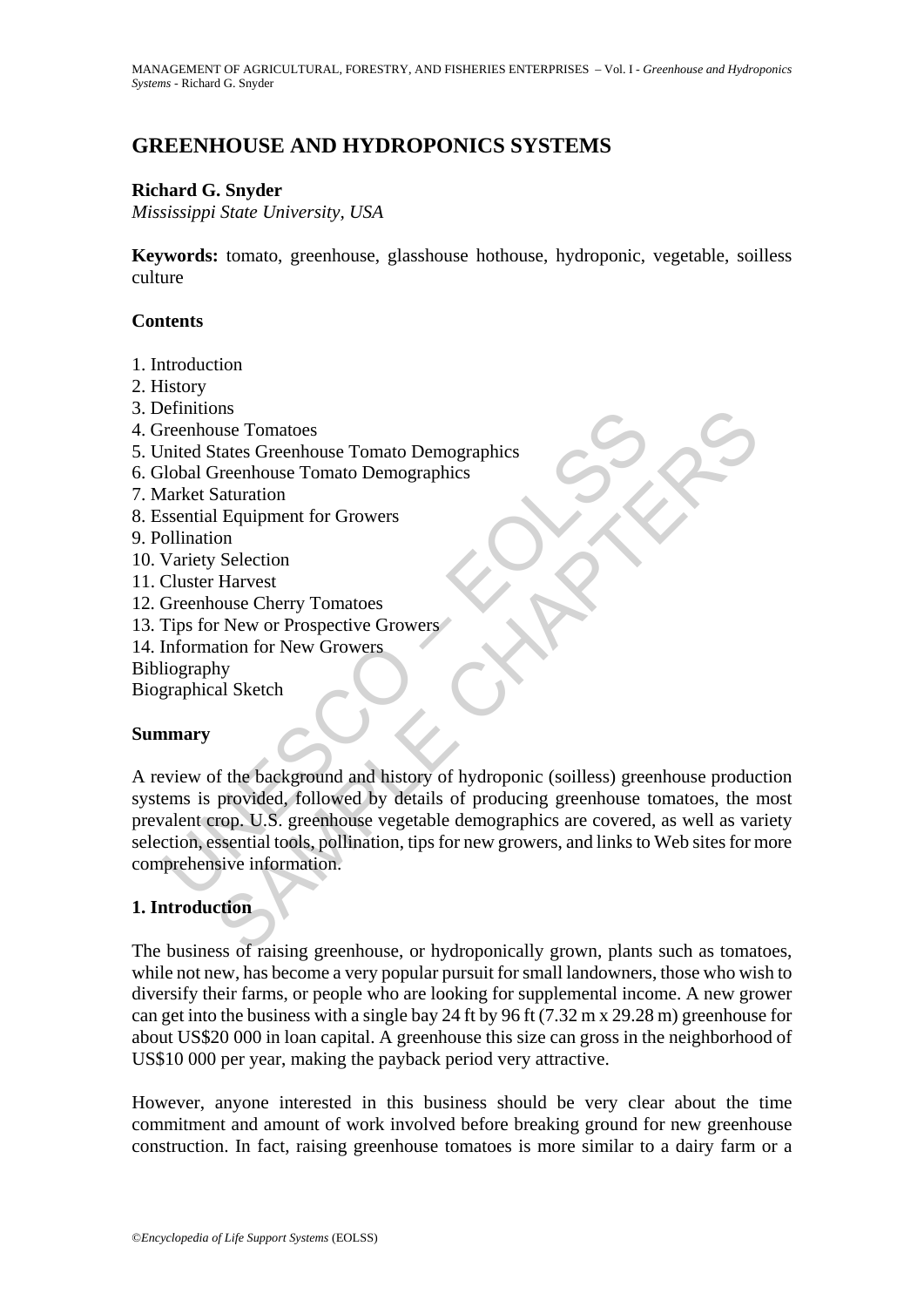chicken farm in that growers need to be present to perform some tasks every day. Leaving the plants alone for a day or two without someone to tend to their needs could easily lead to a disaster and crop loss.

## **2. History**

As mentioned, hydroponics is not a new concept. In fact, the Hanging Gardens of Babylon, in which plants grew in a stream of water, and the floating gardens in Mexico grown by the ancient Aztecs can be considered to be the first or at least some of the earliest recorded events of employing hydroponic techniques.

The hydroponic method was researched in the 1860s by the German scientists Sachs and Knop, who did work with plant nutrition. But it was Dr. W.F. Gericke, a California professor, who in the 1920s and 1930s furthered the development of hydroponics and popularized the terminology. In the 1930s and 1940s additional hydroponics research was performed in the United States, Japan, and Europe. Today hydroponics is used worldwide for vegetable, fruit, and flower production. There are an estimated 60 000 acres of greenhouse vegetables grown hydroponically in the world today.

From our wind putation. Dut it was Ent. The state of each wind putation and work wind putation and the designment columinatized the terminology. In the 1930s and 1930s and 1940s additional hydropormed in the United States, For an work with paraminatine to the was Dr. w.r. Suchies, a cantum<br>on the 1920s and 1930s furthered the development of hydroponics<br>the terminology. In the 1930s furthered the development of hydroponics<br>of the terminology Plants do not require soil to grow. While soil does provide anchoring for the plant, and absorbs and releases both nutrients and water, there are other media that can serve this purpose. The use of hydroponics eliminates some of the problems inherent in soil-based production systems. Along with soil come some rather serious soil-borne diseases that can be avoided in hydroponic systems. Non-soil media give better control over the root environment, including moisture level, aeration, temperature, and fertility, in addition to avoiding some insect, disease, and weed problems. Also, in locations where high quality soil is not available due to poor drainage, low fertility, noxious weeds, etc., alternative media can be used.

Furthermore, by growing crops in a greenhouse (whether hydroponic or not), much better control over other environmental variables can be achieved. The greenhouse structure can be thought of as a shell that protects the crop inside from the harsh and unpredictable environment outside. It allows regulation of air temperature, light, humidity, irrigation, carbon dioxide, and even restricts entry of some insect pests.

By improving control over all of these variables, productivity in hydroponic greenhouse crops is much higher, quality is better, and the risks associated with production are lower than with comparable field-grown crops. Therefore the profit potential is greatly enhanced.

### **3. Definitions**

The word hydroponics comes from two Greek words, *hydro*, which means water, and *ponos*, which means labor. So, hydroponics is the concept of "working water," or putting the water to work. Hydroponics today has a wide array of definitions, from the very broad to the extremely narrow. The latter define hydroponics as growing plants in water solutions, such as the "pure" hydroponic methods of nutrient film technique (NFT), ebb and flood, and PVC pipe systems, as well as aeroponics and mist culture systems. The broad definition would include all of these, as well as all other systems except growing plants in